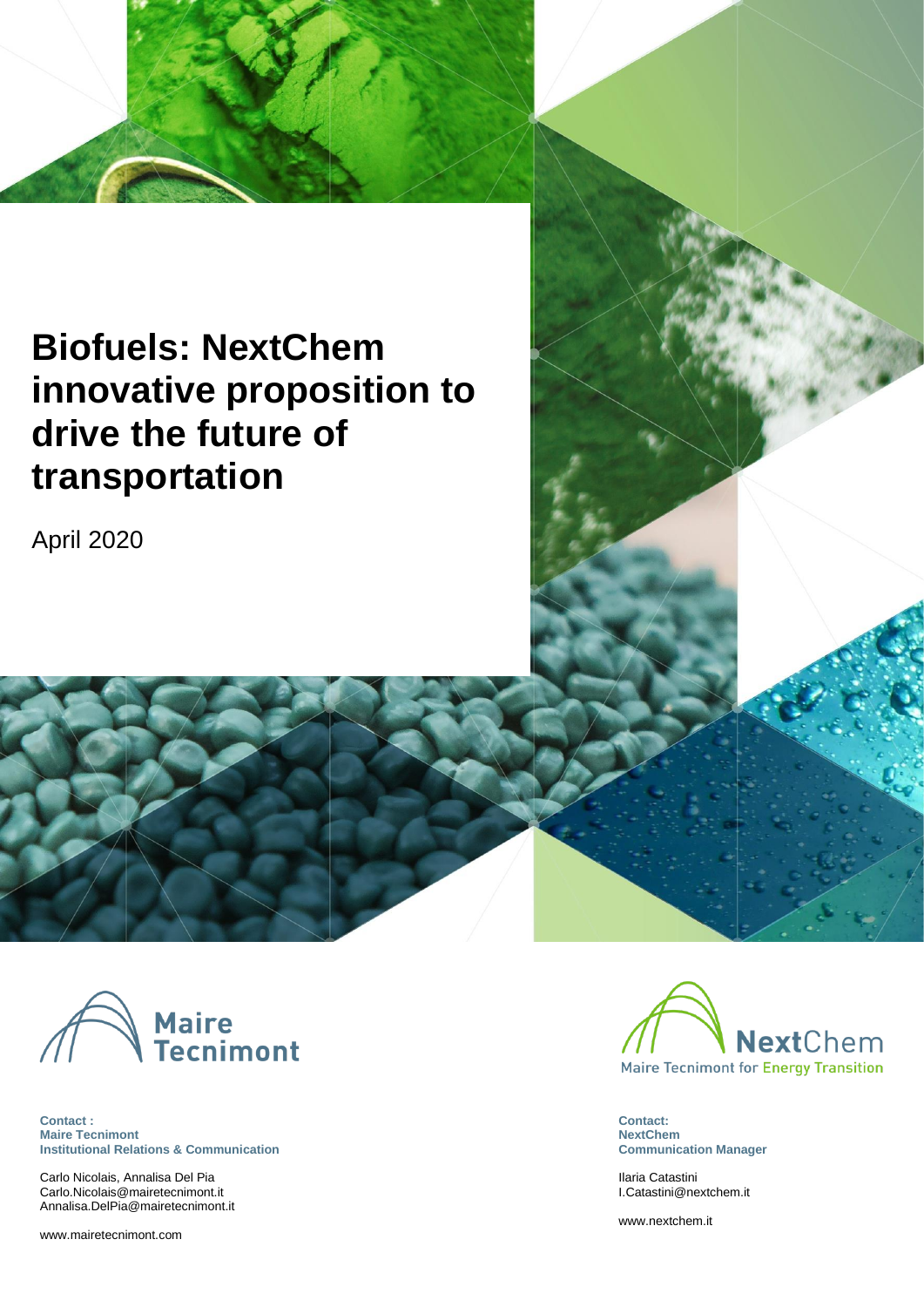## **1. Context**

Discovery of biofuels traces back to 20<sup>th</sup> century, when Henry Ford designed his first Model T engine to run on ethanol. Although, as massive supply of fossil fuels became available, biofuels competitiveness decreased. Nonetheless, as regulations (mainly in EU and US) and environmental concerns regarding fossil fuels rise, an urgency to search for cleaner, renewable fuels emerges. Therefore, the search for solutions to

LL *It is time for the energy segments to mobilize themselves to limit or remove CO<sup>2</sup>*

P. Folgiero – CEO of Maire Tecnimont and NextChem

blend or replace traditional fossil fuels with biomass-based fuels has begun. As emerged during the 50<sup>th</sup> World Economic Forum in Davos, maintaining a "business as usual" level of activity is no longer acceptable. The energy sector must take immediate steps to reduce carbon emissions and, in particular, the transportation segment needs to embrace higher levels of biomass-based fuels.

**Regulatory schemes<sup>1</sup> –** EU long-term trajectory is to move towards zero  $CO<sub>2</sub>$  emissions by 2050. To support this transition, the EU Parliament adopted the Renewable Energy Directive II (RED II) on December 2018: increasing blending requirement on fuel distributors and promoting advanced biofuels. Therefore, consumption must shift away from fossil and cropbased fuels and reach, by 2030: (1) 40% reduction in GHG; (2) 32% of renewables across sectors; (3) 14% of renewables in transport. In addition, defined restrictions are set to reach the 14% renewables target in transport: (A) biofuels produced from food and feed crops cannot exceed 7%; (B) biofuels produced from animal fats and used cooking oil cannot exceed 1,7% (limits can be adjusted according to country specific availability of feedstock), ensuring a competitive advantage to fuels that are still being commercialized and developed; (C) minimum of 1,7% for biofuels produced from agricultural residues, municipal solid waste.

The strong EU commitment to shift progressively towards renewables sources of fuels is aligned with other regulatory schemes around the world. In fact, similar mandates are available also in US, where the Environmental Protection Agency (EPA) set – through the Renewable Fuel Standard II Program – a specific annual volume requirement for renewable fuels. The same agency also published a defined regulatory framework – applicable to domestic and foreign producers and importers of renewable fuels used in US – to demonstrate that their biofuels meet the minimum GHG reduction standards based on a lifecycle assessment.

<sup>1</sup> Source: EU Commission, Environmental Protection Agency, Greenea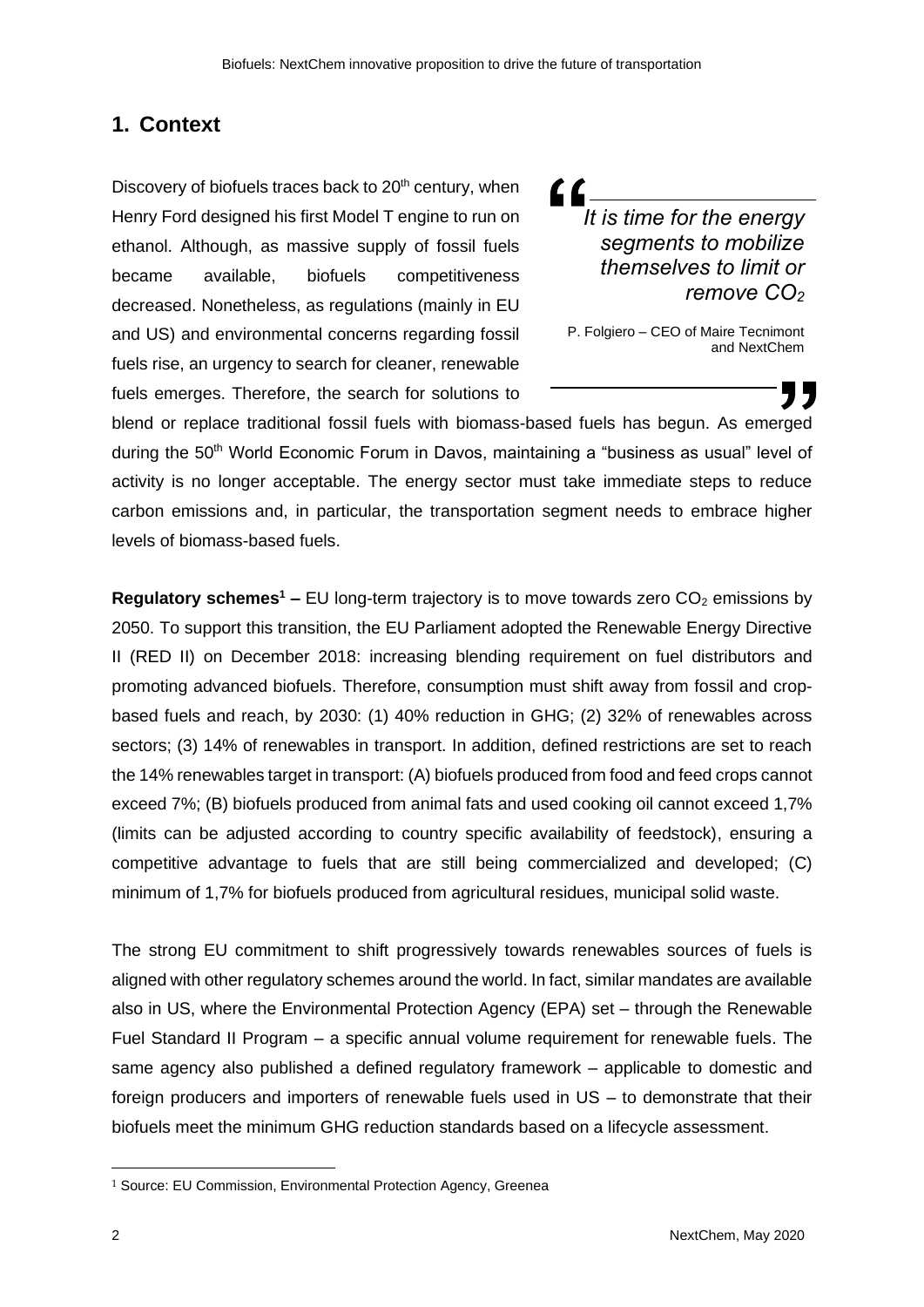Given the above, as depicted by the graph below (Figure 1), EU and USA currently hold ~50% of the overall global market share for biofuel. Yet, Asian countries – and in particular China – are forecasted to significantly increase their rate of growth in the period between 2015 and 2040 with an estimated CAGR of 12%, eventually reaching ~30% of market share by 2040.





Source: IEA

Within the area of biofuels, a wide variety of fuel exist. All these may have different characteristics and functions according to the type of feedstock used.

#### **Use of biological components as feedstock**

Biofuels are liquid and gaseous fuels derived from organic matter; common feedstock include sugarcane, corn, wheat, grass, used cooking oil, animal fats, municipal waste, algae, etc.

According to the type of feedstock, the International Energy Agency (IEA) recognized three main types of biofuels: conventional, advanced and novel advanced biofuels. The same are also alternatively classified – by the United Nations – in 1G, 2G and 3G biofuels:

- **Conventional (or 1G):** fuels produced from food crops, utilizing the starch, sugar and fat in them;
- **Advanced (or 2G):** fuels produced from non-food crop feedstock, which are capable of delivering significant lifecycle greenhouse gas emissions savings compared with fossil fuel alternatives, and which do not directly compete with food and feed crops for agricultural land or cause adverse sustainability impacts;
- **Novel advanced (or 3G):** fuels produced from Algae, with higher yield and lower GHG emissions.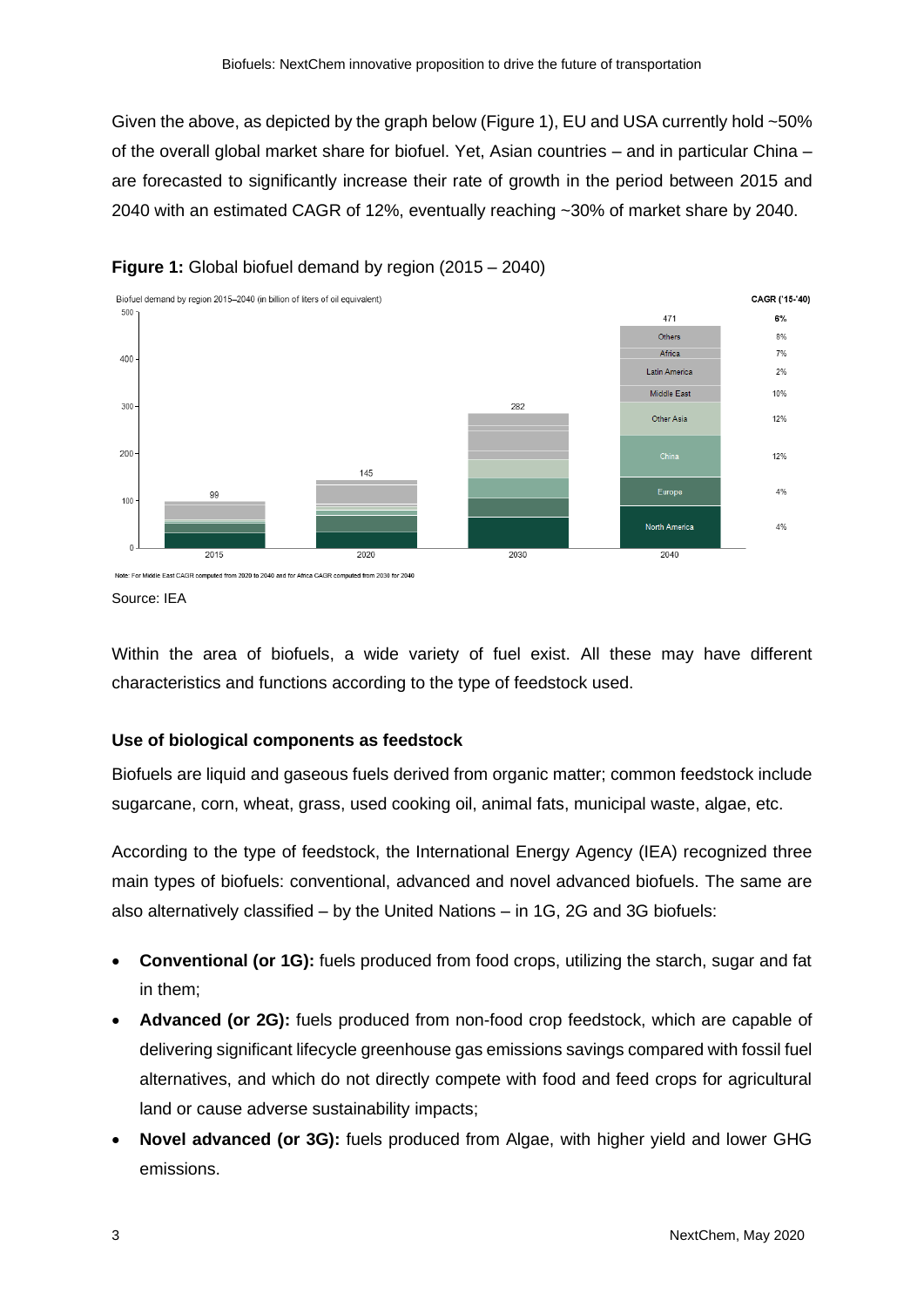

**Figure 2:** Main biofuels per types of generation: from feedstock to output products

Source: NextChem

**Demand –** Biofuel is mainly used in transportation. Within transportation, road sector is the predominant user of such fuels, although aviation fuel is expected to have the fastest growth. Indeed, as depicted in Figure 3, global biofuel demand in road transportation is forecasted to increase steadily in 2017**–**2040, with a compound annual growth rate of ~5% - thus, reaching an overall volume of ~350B of liters of oil equivalent *We are opening the door to a new Petrochemical Golden Era: it is the time for biofuels*

P. Folgiero – CEO of Maire Tecnimont and NextChem

globally. Aviation use will increase – in the period from 2017 to  $2040 -$  with a  $23\%$  CAGR (landing at an overall value of ~80B of liters of oil equivalent), driven by intense regulation. For instance, international agencies are setting the following objectives:

- **International Air Transport Association (IATA):** (A) improve average fuel efficiency in aviation by 1.5% per annum until 2020; (B) reduce net CO2 emissions from aviation by 50% relative to 2010 levels; (C) reach 1 billion passengers on flights fueled by sustainable aviation biofuels by 2025;
- **International Civil Aviation Organization (ICAO):** (A) introduce Carbon Offsetting and Reduction Scheme for International Aviation (CORSIA) to realize IATA's carbon-neutral growth mission;
- **Advisory Council for Aviation Research in Europe (ACARE):** (A) reduce carbon per passenger kilometer by 50%, relative to 2000 levels;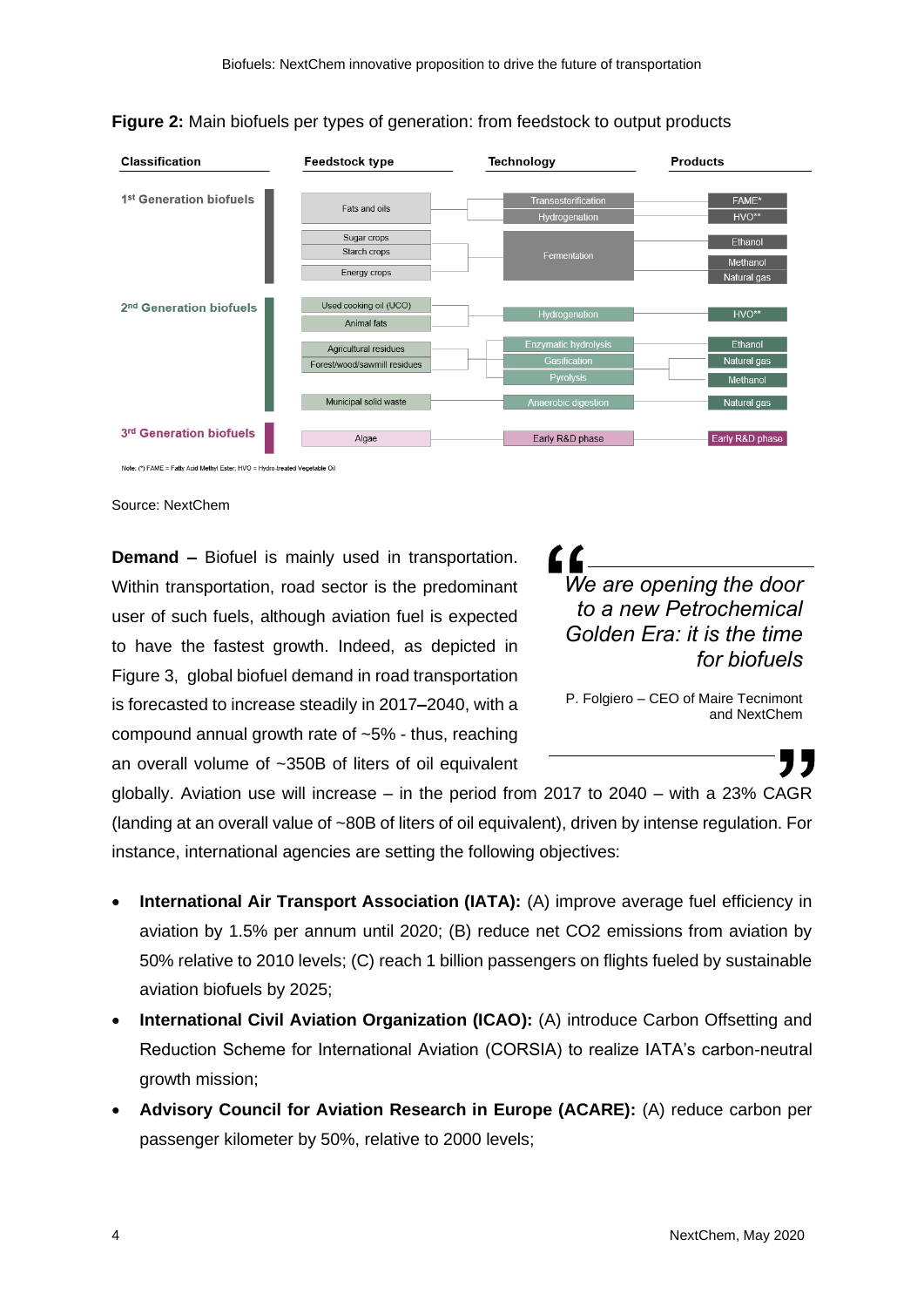• **EU Agency**: (A) biofuel Path Flight Initiative which calls for ~2 Mt of bio jet fuel to be used in aviation by 2020; (B) utilize 40% of sustainable low carbon fuels in aviation by 2050.





**Comparing biodiesel and renewable diesel<sup>2</sup> – by comparing FAME and HVO, two of the** main products represented in Figure 2, key differentiating elements emerge.

Produced from biomass, FAME is mainly used as a transportation fuel. The most common feedstock are refined vegetable oils (e.g. soybean oil) as they allow for simple and highvolume production, both in terms of feedstock sourcing and production processes. Generally, FAME production process consists on trans-esterification of triglycerides into methyl-esters, using alkali-catalysed reactions. On average, for a ~30M gallon facility, this mechanism requires an estimate CAPEX of 0,4-0,5 €/L.

The significant differences in terms of chemical structure between FAME and traditional diesel explains why this type of biofuel is used only as drop-in elements in diesel (usually with a ration between 5-20%). Therefore, performance issues typically restrict high blending of FAME with petroleum diesel. Using an excessive amount of FAME as diesel blending may in fact damage rubber components in older vehicles and cause filter blockage.

Moving to the HVO, this type of biofuel is produced via hydrotreatment of triglycerides and FFAs into long-chain hydrocarbons. Thus, the production requires significant amounts of hydrogen from an on-site facility or pipeline. Despite the more expensive production process

Source: IEA

<sup>&</sup>lt;sup>2</sup> Source: Bain analysis based on Energy Information Administration, Biomass for Energy and the Environment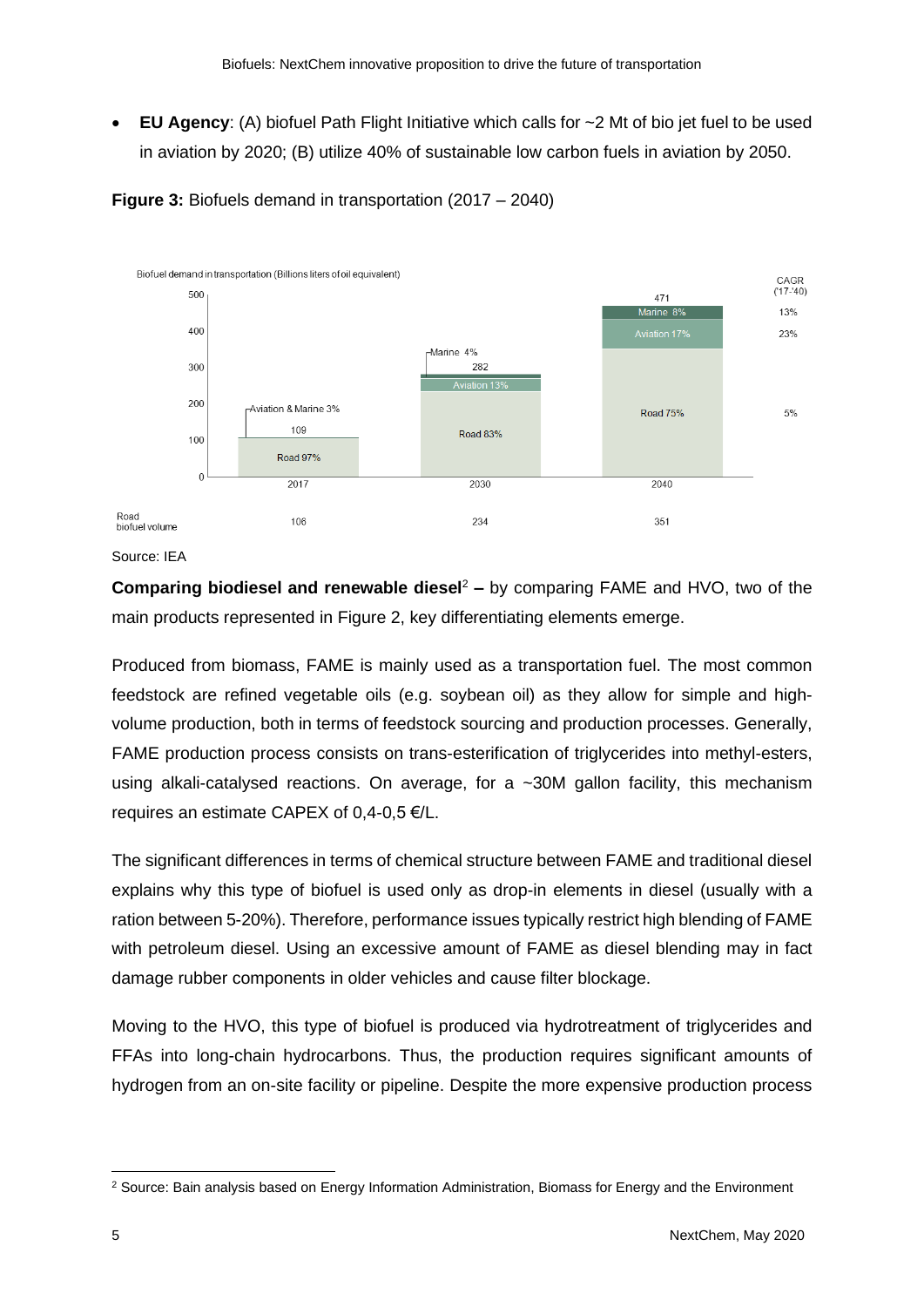(vs. FAME), with a CAPEX of typically 1-1,2€/L (assuming a ~50M gallon facility), HVO shows some clear competitive advantages when compared to FAME fuels.

First, due to its better freezing temperature and storage characteristics, HVO is a direct substitute of petroleum diesel. HVO chemical structure similarity with diesel allows to sell this biofuel for the same price as diesel. Moreover, this translates to a flexible production process: (A) intrinsic input flexibility as all bio-based feedstock can be used as raw material without additional pre-treatment; (B) lower transportation costs considering that, given its chemical similarities with fossil diesel, it can travel in normal pipelines without interfering.

Finally, when looking at CO<sub>2</sub> reduction vs. fossil diesel, FAME and HVO present similar results. In fact, the two processes may lead to a GHG emissions reduction between 15-70%, according to the type of feedstock adopted.

In terms of biofuels evolution, HVO and more in general advanced biofuels (or 2nd generation biofuels) are likely to be the driving force of this evolution, as they mitigate sustainability risks associated with changing land use and competition over food production. Today most of these technologies are still highly capital intensive, hence new investments in these segments are required to reach full maturity, and finally drive down production costs, eventually getting close to FAME's cost levels.





Source: IEA

**Rise of HVO –** Majorly driven by its technical characteristics and the incentives governments are offering for the production of bio-solutions, HVO is experiencing (and will continue to experience) significant progress in terms of producers' investments for the construction of new plants. If in 2019, the global production of HVO is estimated around ~6,5 million metric tons, in just four years – by 2023 – the overall capacity is expected to almost double – reaching  $\sim$  12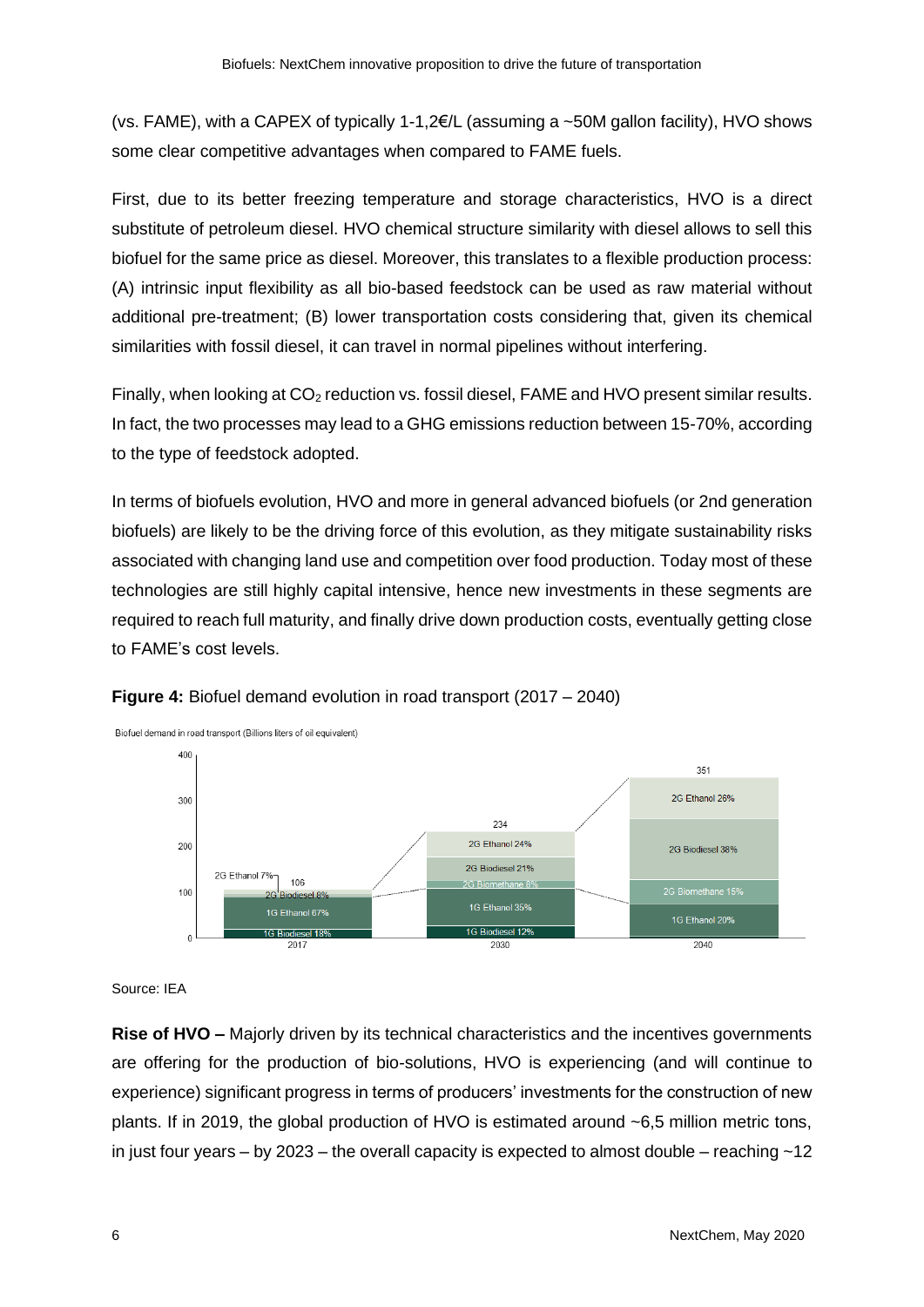million metric tons of fuel. In addition, as depicted by the graph below (Figure 5), the market is relatively consolidated with few players dominating the global picture.





As depicted in Figure 5, despite the increasing governments' regulatory support in favour of biofuels alternatives, the competition in this segment of the market appears relatively concentrated. While the answer is clearly dependent on many country-specific reasons, one of the main causes lies on the early stage of development of this technology, which is extremely CAPEX intensive. Therefore, the current market is heavily reliant on regulatory incentives and tax schemes. Moreover, feedstock collection and in general the supply chain structure's fragmentation– as shown in Figure 6 – result in complex market dynamics.

| Feedstock<br>originators | Collectors /<br><b>Traders</b> | <b>Producers</b>     | <b>Refiners</b>           | <b>Distributors</b>           | <b>Retailers</b>          | <b>End users</b> |
|--------------------------|--------------------------------|----------------------|---------------------------|-------------------------------|---------------------------|------------------|
| Vegetable fats & oils    | <b>Small collectors</b>        |                      | Own biofuel<br>production | <b>Jobbers</b>                | <b>Travel centres</b>     | <b>Fleets</b>    |
| <b>Used Cooking Oil</b>  | Large collectors               | <b>HVO producers</b> |                           | <b>Traders</b>                | <b>Convenience stores</b> | Personal cars    |
|                          |                                |                      |                           | <b>Exclusive distributors</b> | Cardlocks                 | Off-road users   |
| <b>Animal fats</b>       | <b>Traders</b>                 |                      | No biofuel production     |                               | <b>Others</b>             | <b>Others</b>    |

|  | Figure 6: Standard HVO supply chain |  |
|--|-------------------------------------|--|
|--|-------------------------------------|--|

Source: Bain & Company

Source: Bain & Company based on IHS Markit data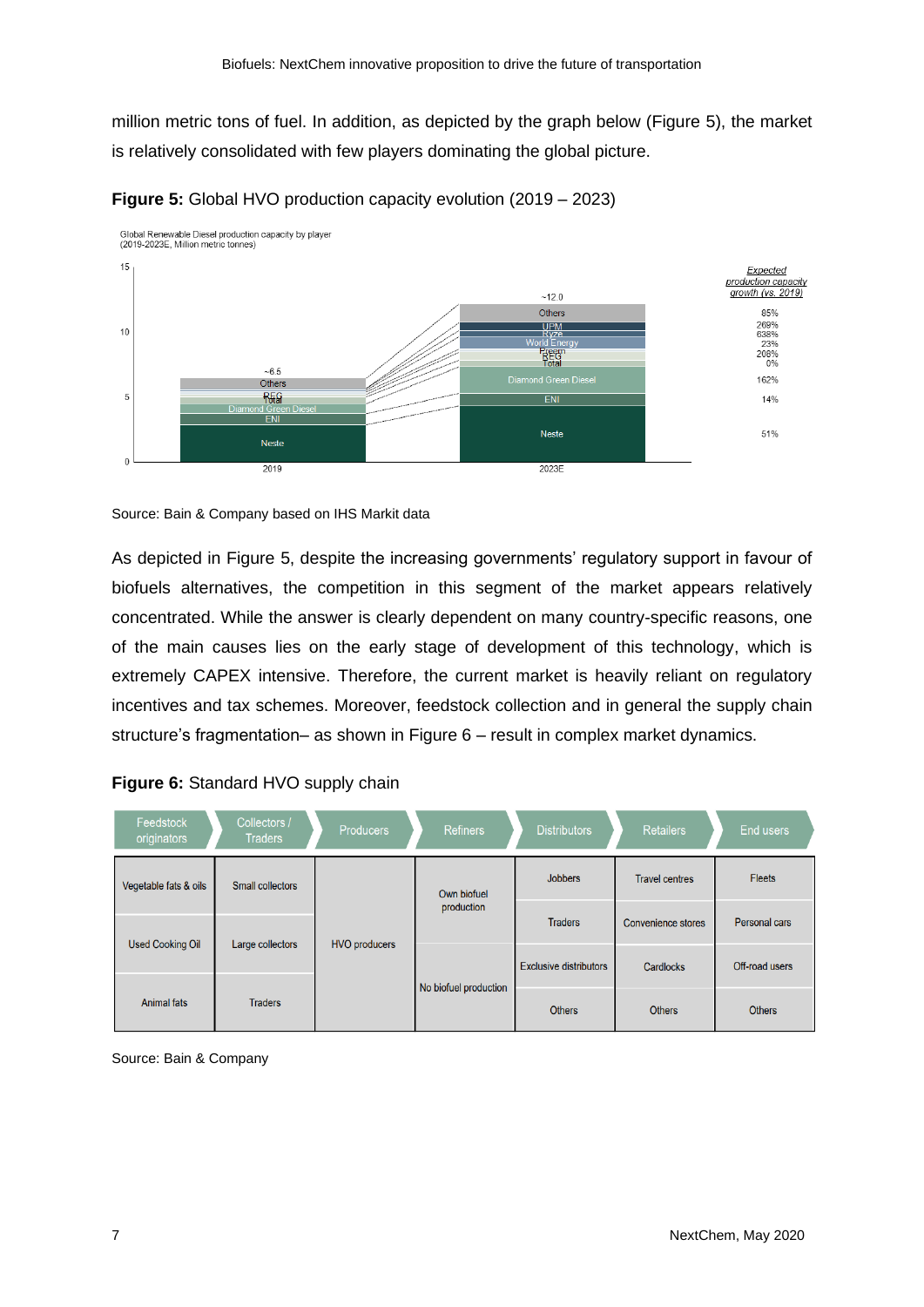## **2. Business models to scale up**

As anticipated, the biofuel industry has a complex supply chain. In particular, supply and logistics related to feedstock results in costly efforts from companies. Suffice to say that concerning UCO (used cooking oil) – a typical feedstock used for HVO – biofuels producers have to collect this oil from restaurants and food manufacturing facilities where concentration is highly fragmented. In most of the cases, HVO producers arrange a number of selected agreements with resellers who aggregate volumes from smaller collectors of feedstock through 3-5 years agreements. The agreements are particularly important since; despite UCO is a traded commodity with price indexes available, the market fragmentation and the significant difference found in the quality results in market inefficiencies.

As for UCO, similar issues may arise also for other common biofuels feedstock. In fact, while supply of other biofuel feedstock may not be as fragmented as UCO's, in most of the cases large quantity of bio-based feedstock are concentrated in specific geographical areas. This aspect brings us to discuss the second challenge of HVO, and more in general biofuels, which is the challenge to guarantee a constant flow of feedstock, in terms of both price and quantity. So how can companies secure feedstock supply while maintaining price competitiveness?

Nowadays, two distinct business models are emerging. In the first case biofuel producers' built-up various plants, also leveraging different technologies, locating them in separate areas with respect to other existing assets. This allows them to benefit from multiple pools of feedstock and at the same time gives them the flexibility to supply their own refineries as well as third parties' refineries. On the other hand, this may imply higher logistics costs equating to higher CAPEX and OPEX, linked to the number of different plants. For instance, Diamond Green Diesel has its largest plant located in Norco (Louisiana, US), area with one of the highest densities of multi-feedstock sources and animal fats.



**Figure 7:** Overview of a distributed business model<br>Plants **Dutbound logistics** Storage and distribution

Source: NextChem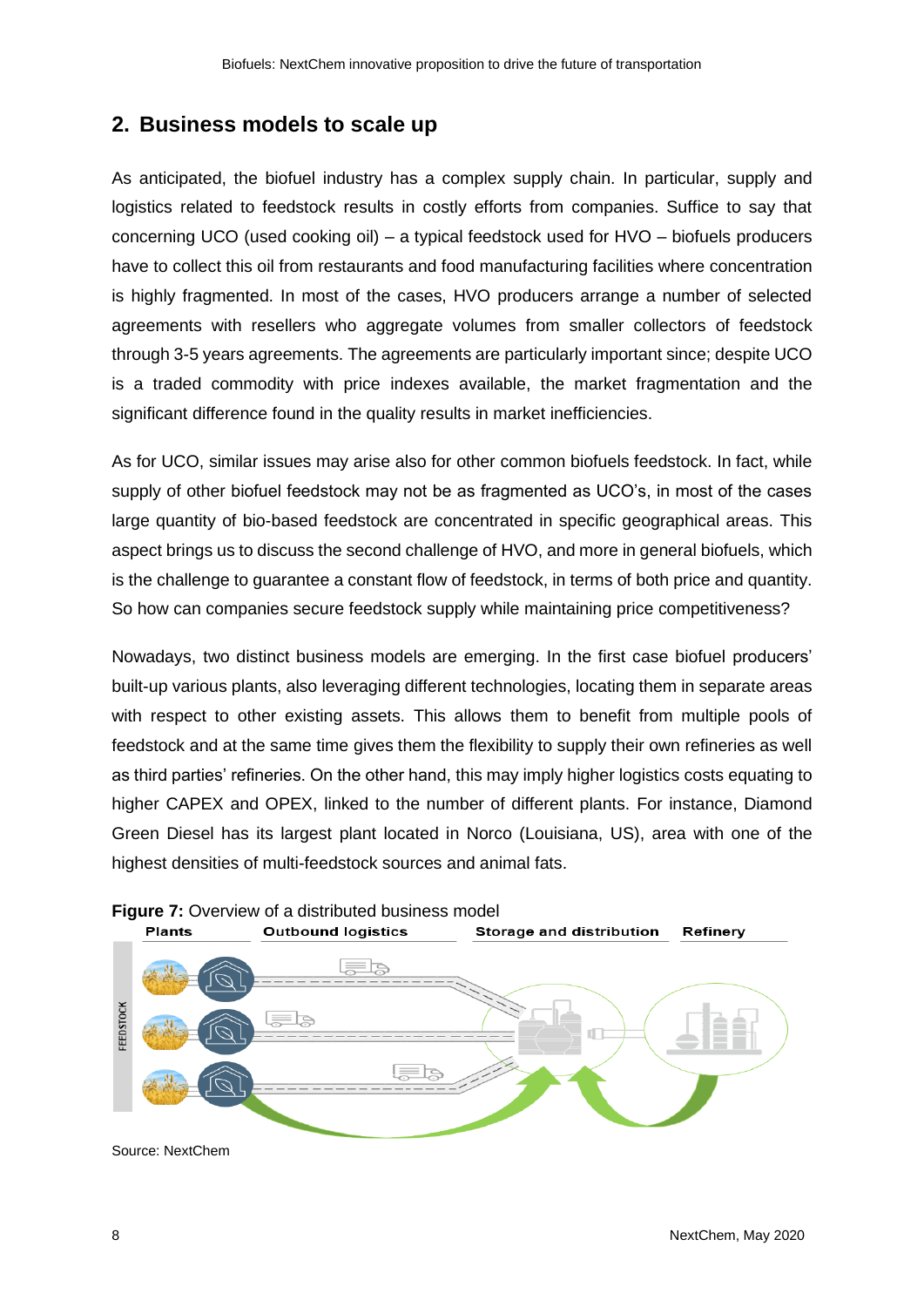In the second case, instead, biofuels plants are integrated with existing assets and therefore have the potential to directly fuel existing refineries. In this case, producers would provide a higher valorisation to existing assets, eventually creating significant cost synergies and reductions in CAPEX. Yet, at the same time, these plants would suffer from a lower flexibility and they would be more subject to feedstock uncertainty linked to the specific location. Amongst large Oil & Gas producers, Phillips 66 has recently signed a collaboration agreement with REG to install a new renewable diesel plant adjacent to an existing Phillips refinery in US.

To solve the apparent trade-off between feedstock price stability and security of volumes, NextChem proposes an innovation to the distributed business model with the introduction of the game-changing concept of small-medium scale plants.

When comparing small and large scale HVO plants, different considerations and drawbacks can be outlined. When dealing with larger scale plants, two clear advantages emerge: (1) higher volumes produced; (2) higher efficiency at operational levels, including spreading of fixed costs and higher utilization rate. Oppositely, analysing the concept of small-scale plants, many more advantages can be depicted: (1) lower CAPEX to build operational plants; (2) higher flexibility in terms of feedstock, as smaller quantities are needed there is no need to secure high feedstock volumes; (3) lower logistics costs, associated with feedstock proximity and therefore low dependence on remote and far-away distributed feedstock fields; (4) possibility to integrate with other plants (e.g. refineries, ethanol plants etc.).

Definitely shifting the balance in favor of small-scale HVO plants, these plants have shown to yield a higher marginality compared to large-scale plants. Therefore, the lower CAPEX and the operational savings out-balance the higher efficiency rate of large-scale plants. (See Figure 8).



**Figure 8:** Standard EBIT (%) comparison between HVO small-scale and large-scale plants

Note: The small-scale plant has average size of ~50kta capacity and uses corn oil as 100% of feedstock; the large scale is referring to a plant facility with capacity of ~1.300kta, using 85% mix of waste & residue and 15% corn oil

Source: NextChem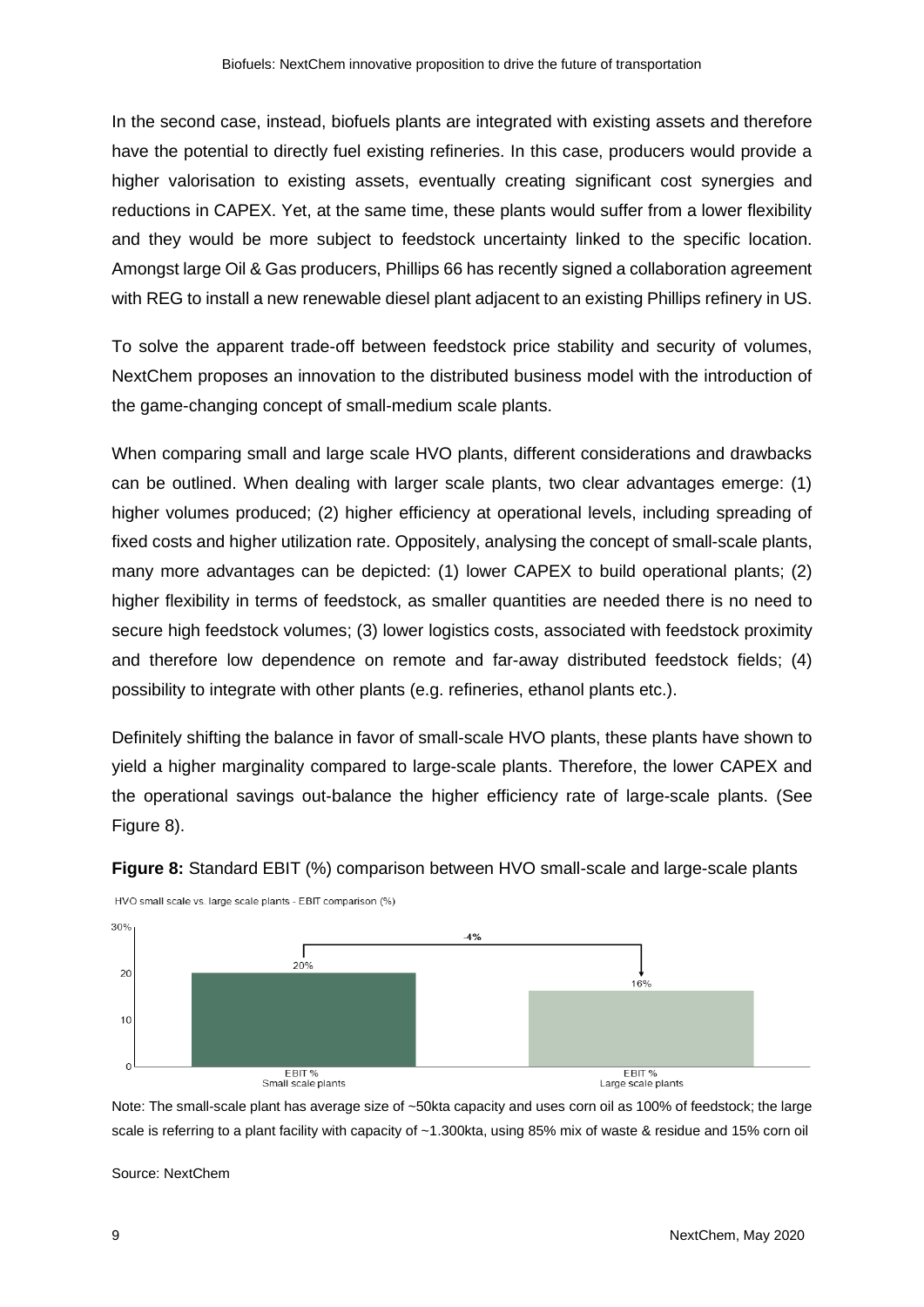## **Case Study – Small-scale HVO plant: superior performances through modular and standardized applications**

Renewable Diesel (also known as Hydro treated Vegetable Oil or HVO) and traditional Biodiesel (also known as Fatty Acid Methyl Ester or FAME) are often confused. Both can be made from vegetable oils and residual fats but they are produced differently: Biodiesel by trans-esterification and Renewable Diesel by hydro treating. While FAME presents limits of blending with fossil diesel, Renewable Diesel is a drop-in fuel that meets the petroleum fuel ASTM D975 and EN 590 standards. It overcomes blend limits and is currently used in existing diesel engines without any constraint, and with superior properties versus fossil and FAME.

In the Hydrogenated Vegetable Oil space, while main projects as of today focus on relative large scale plants (200-600KT per annum), NextChem has in its portfolio, in partnership with the American company Saola Energy, an innovative solution for small scale plants (20-40KT per annum). Such solution enables to tackle feedstock availability limitations while reducing logistics, transportation and operations complexity costs. Furthermore, small scale model allows to distribute the treatment of feedstock next to its origination, then connecting the HVO biofuel to storage tanks. Plants can also be easily integrated to bioethanol production units, to use the Distilled Corn Oil by product as feedstock. In the first industrial scale plant in Kansas (US), with a capacity of 35KT per annum, mainly using corn oil as feedstock and with an HVO production efficiency of 96%, NextChem is going to operate an innovative and proprietary pre-treatment and hydrotreatment technology that allows to treat a large variety of feedstock, including the most "difficult ones" (e.g. acid oils).

When looking at future development, NextChem's aim is to standardize packages and equipment with a modular approach in order to bring down the CAPEX costs below  $0.8 \in I$ from the current 1,0-1,2€/l, and in parallel to ensure a fast time to market and a simple project execution.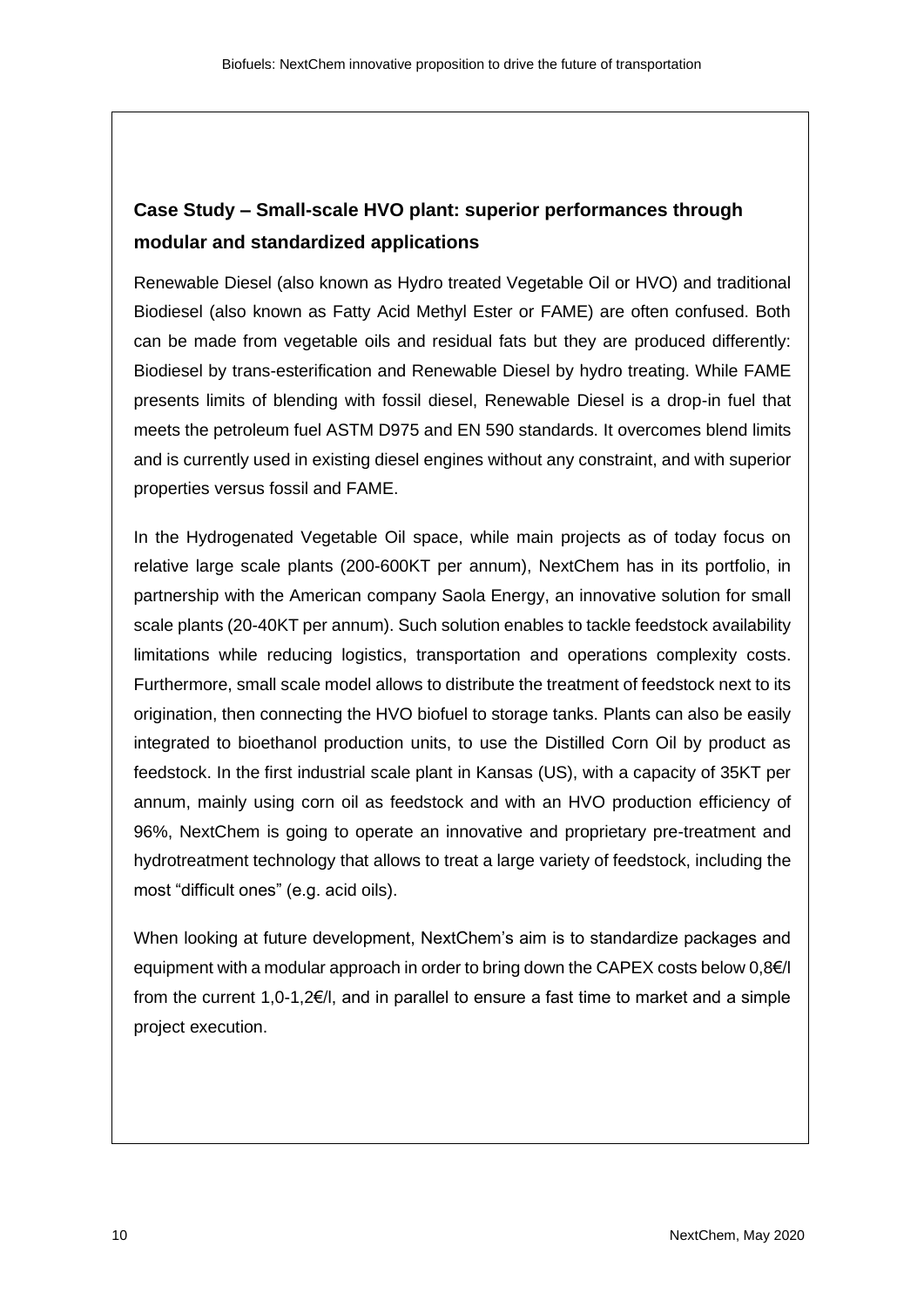

#### **3. Partnerships and collaborations**

Expanding into biomass-based fuels requires oil companies and industrials to adapt to different business dynamics and to deal with different supply chain than those of their core business. The wide array of potential feedstock and related management dynamics differ substantially in terms of regulations and incentives, of supplier landscape, pricing logics, and processing technology. The strategy required to

71 *Oil companies and biofuel producers need to step up cooperation to meet challenge of energy transition*

P. Folgiero – CEO of Maire Tecnimont and NextChem

succeed in such a setting relies heavily on the ability to extract value, adopting an integrated approach between intake and offtake, while leveraging the most fitting treatment technology.

In such context, partnership and collaboration within the value chain will be critical. Indeed, the majority of players who have entered the market have done so by joining forces to share the risks and accelerate innovation (e.g. American refiner Valero and Darling Ingredients have entered a JV to build an 18,000-barrel-per-day renewable diesel refinery near the Valero St.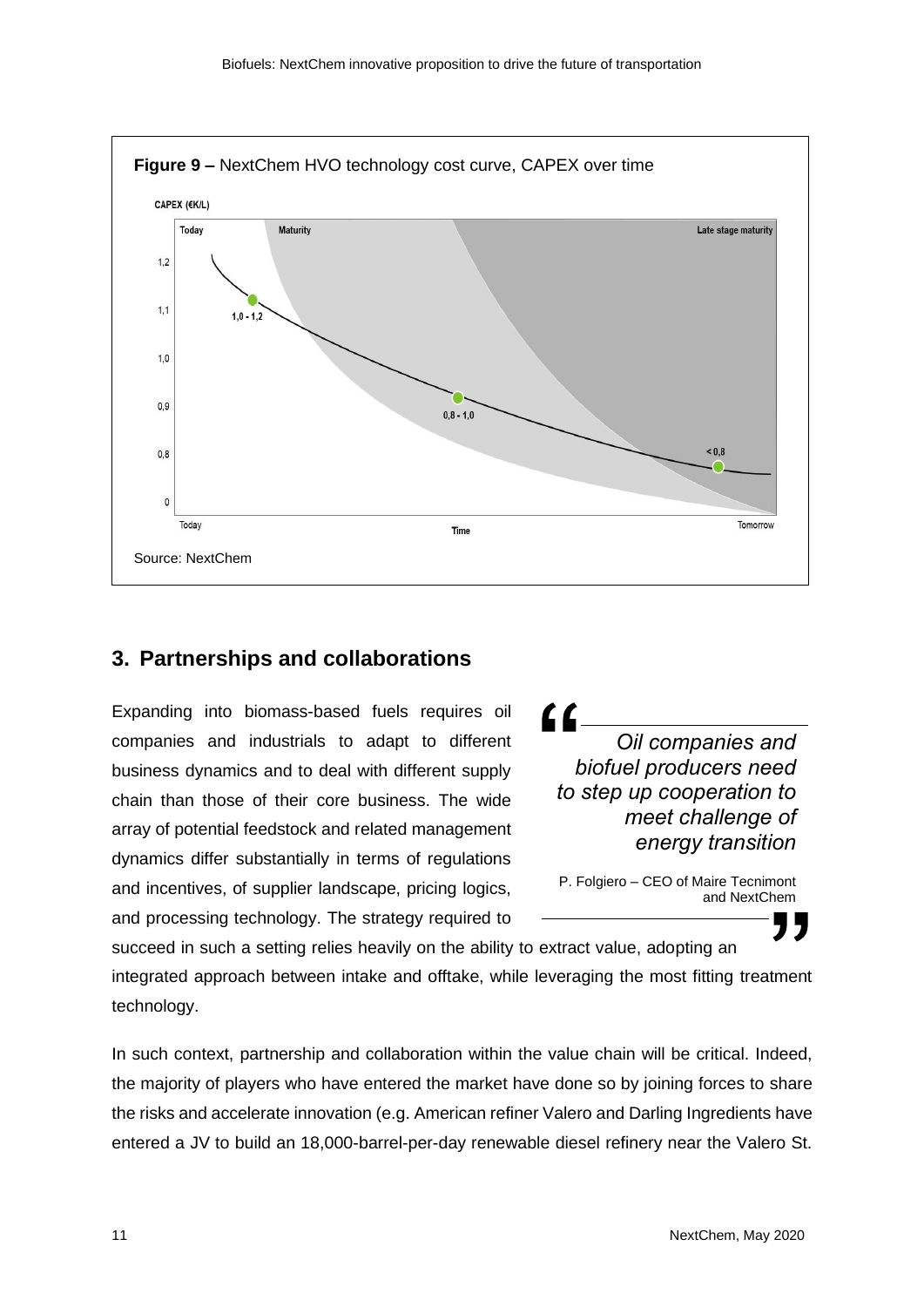Charles Refinery in Norco, Louisiana, to process animal fats, used cooking oil and inedible corn oil into renewable diesel fuel).

NextChem is fully embraces the quest to accelerate energy transition and aims at identifying oil substitutes to produce chemical intermediates, fuels and plastics from renewable sources. Our technological background and leadership in the transformation of natural feedstock, makes us the ideal partner for the industrialization and commercialization of sustainable innovation.

Following the principle of low capital intensity, collaborations and scouting, we are able to bridge the gap between the idea born in the laboratory and the production on an industrial scale. We are industrializers of innovation and we are already partnering with major players in biofuels to develop technology fit for each of their purpose.

More information on NextChem can be found online: [www.nextchem.com](http://www.nextchem.com/)